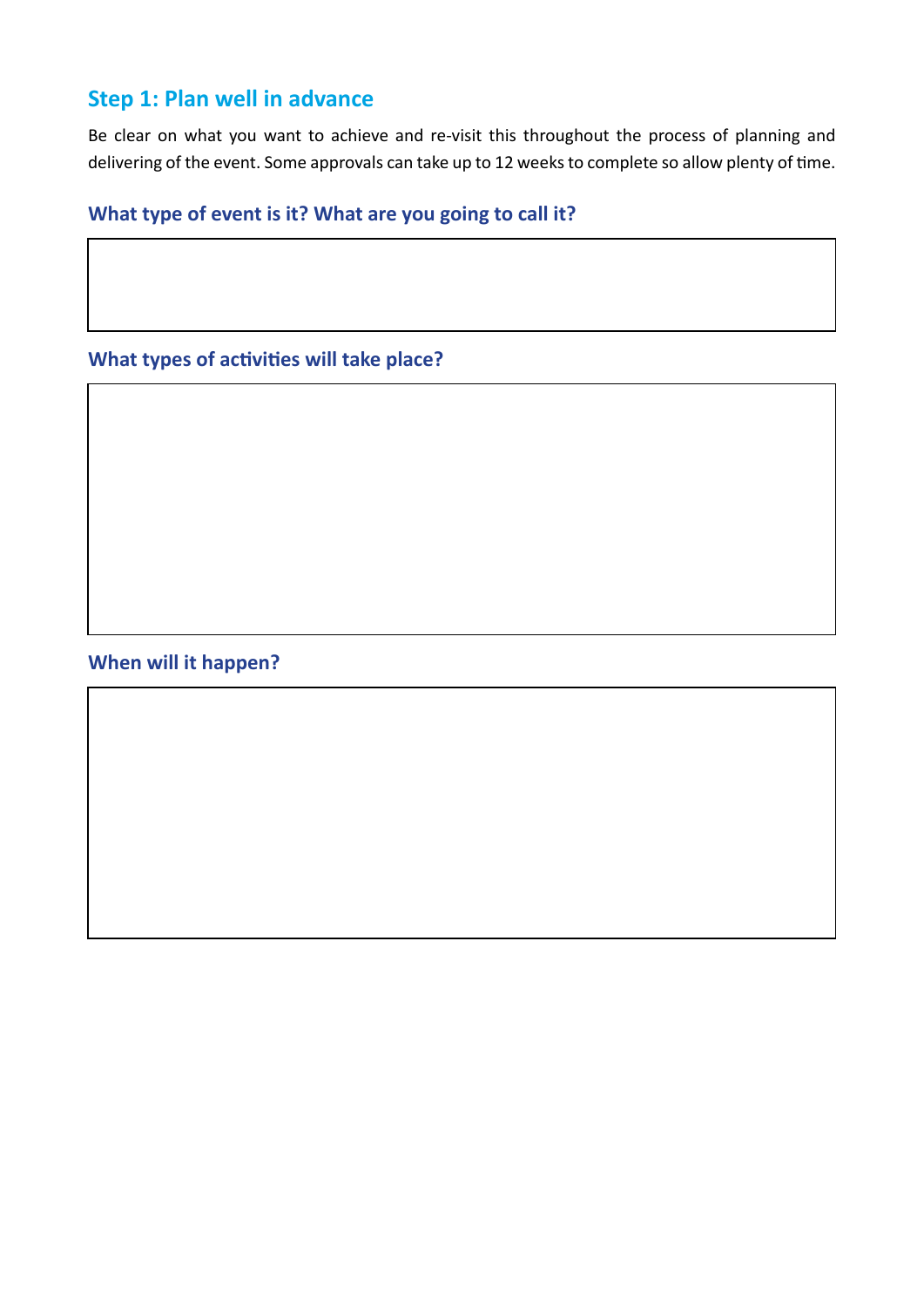**Who is the target audience? How many people do you want to attend?** 

**Will you charge participants to attend? Y/N. If yes, how much?**

**Who do you need to talk with?**